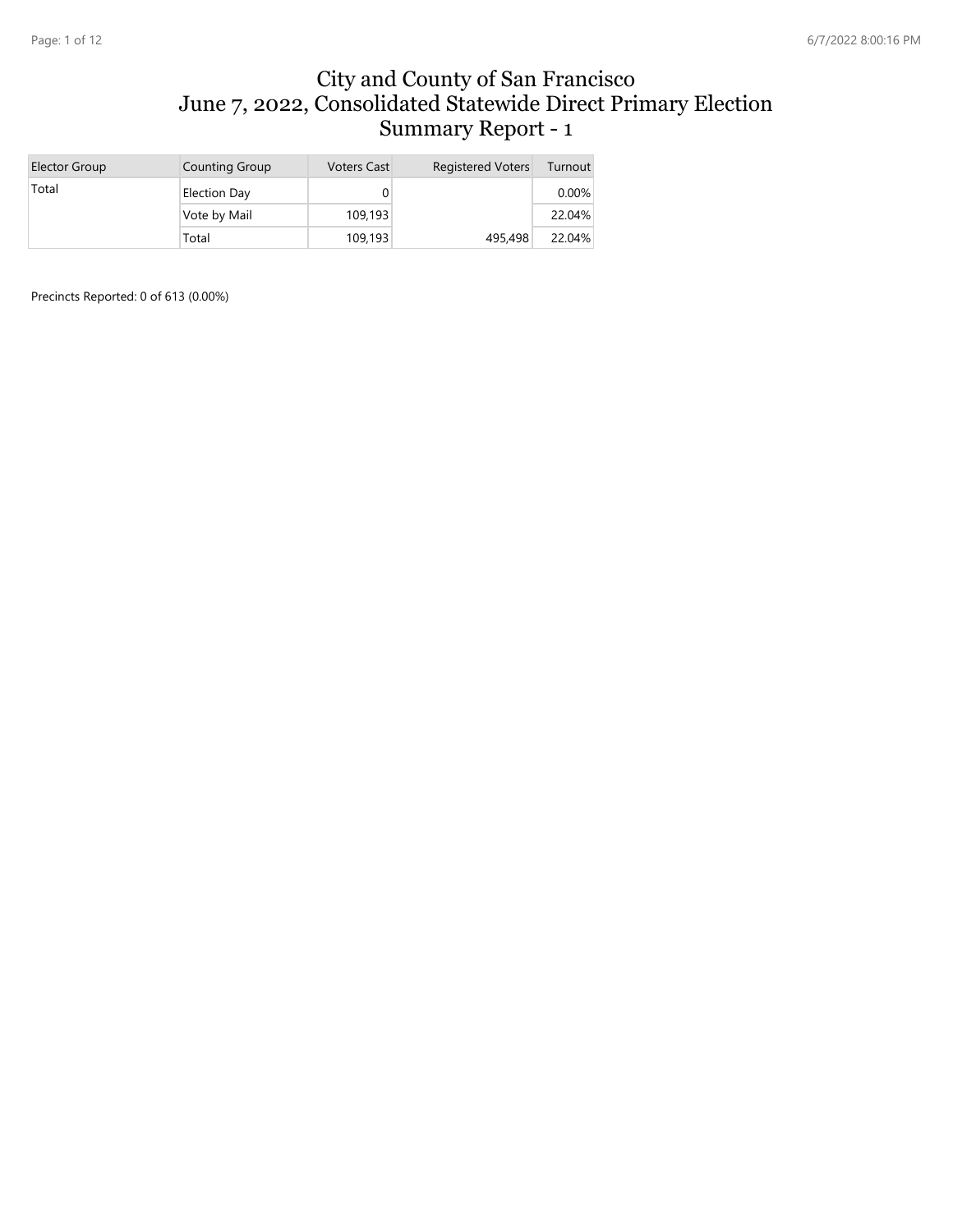### **GOVERNOR**

|                                       |                 | Total   |          |
|---------------------------------------|-----------------|---------|----------|
| Undervotes                            |                 | 3,864   |          |
| Overvotes                             |                 | 542     |          |
| Candidate                             |                 | Total   |          |
| <b>GAVIN NEWSOM</b>                   |                 | 80,570  | 76.89%   |
| <b>BRIAN DAHLE</b>                    |                 | 6,892   | 6.58%    |
| MICHAEL SHELLENBERGER                 |                 | 4,210   | 4.02%    |
| LUIS JAVIER RODRIGUEZ                 |                 | 3,508   | 3.35%    |
| ROBERT C. NEWMAN II                   |                 | 1,208   | 1.15%    |
| RONALD A. ANDERSON                    |                 | 1,174   | 1.12%    |
| <b>SHAWN COLLINS</b>                  |                 | 1,076   | 1.03%    |
| JENNY RAE LE ROUX                     |                 | 861     | 0.82%    |
| <b>JOEL VENTRESCA</b>                 |                 | 786     | 0.75%    |
| ANTHONY TRIMINO                       |                 | 698     | 0.67%    |
| <b>MAJOR WILLIAMS</b>                 |                 | 604     | 0.58%    |
| REINETTE SENUM                        |                 | 543     | 0.52%    |
| DAVID LOZANO                          |                 | 440     | 0.42%    |
| <b>HEATHER COLLINS</b>                |                 | 369     | 0.35%    |
| LEO S. ZACKY                          |                 | 318     | 0.30%    |
| DANIEL R. MERCURI                     |                 | 234     | 0.22%    |
| WOODROW "WOODY"<br><b>SANDERS III</b> |                 | 209     | 0.20%    |
| FREDERIC C. SCHULTZ                   |                 | 176     | 0.17%    |
| <b>JAMES G. HANINK</b>                |                 | 162     | 0.15%    |
| CRISTIAN RAUL MORALES                 |                 | 154     | 0.15%    |
| ARMANDO "MANDO"<br>PEREZ-SERRATO      |                 | 131     | 0.13%    |
| ANTHONY "TONY" FANARA                 |                 | 118     | 0.11%    |
| <b>RON JONES</b>                      |                 | 117     | 0.11%    |
| LONNIE SORTOR                         |                 | 112     | 0.11%    |
| <b>BRADLEY ZINK</b>                   |                 | 62      | 0.06%    |
| SERGE FIANKAN                         |                 | 54      | 0.05%    |
| Write-in                              |                 | 1       | $0.00\%$ |
| <b>Total Votes</b>                    |                 | 104,787 |          |
|                                       |                 | Total   |          |
| JEFF SCOTT                            | <b>WRITE-IN</b> | 1       | 0.00%    |
| <b>GURINDER BHANGOO</b>               | <b>WRITE-IN</b> | 0       | 0.00%    |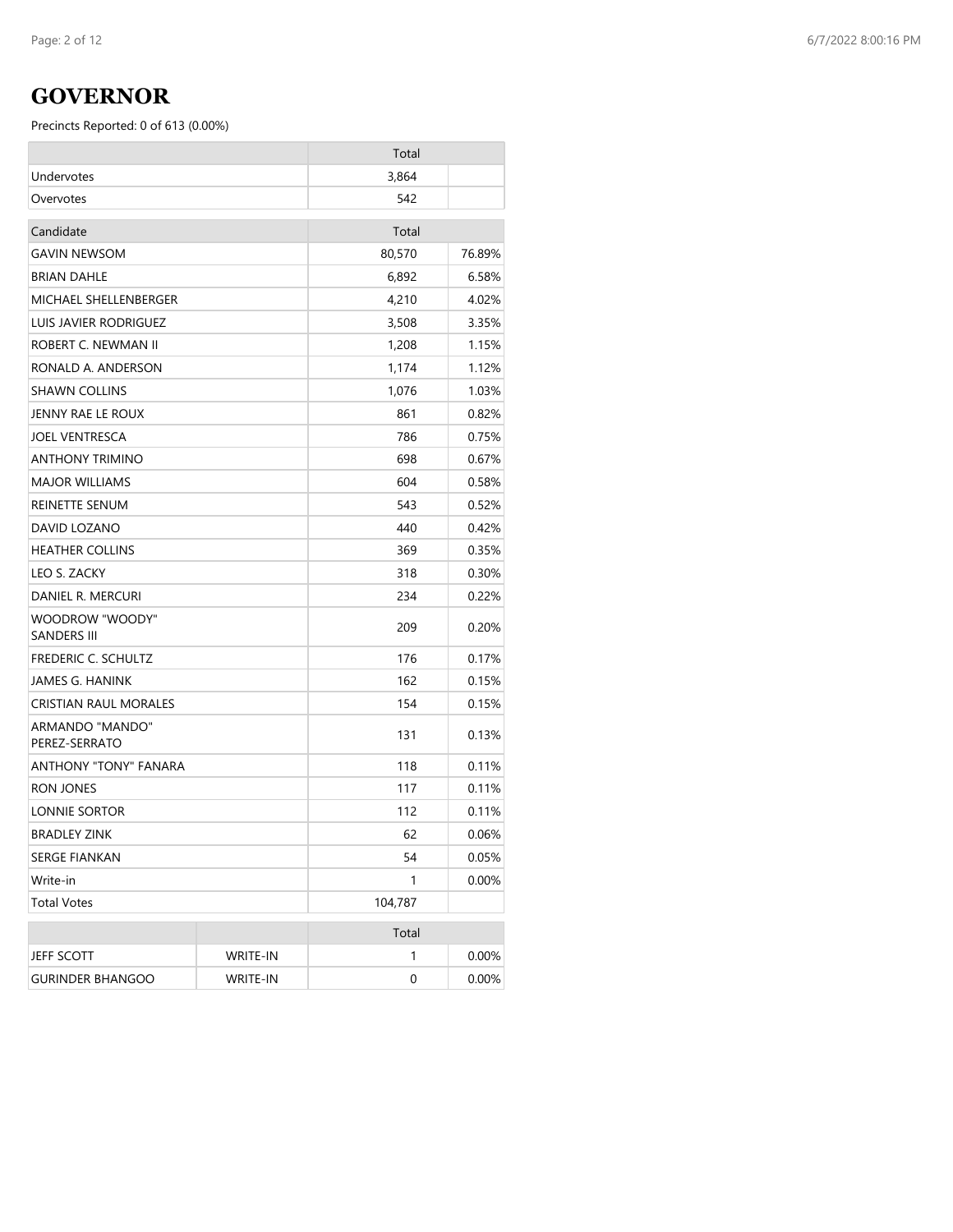## **LIEUTENANT GOVERNOR**

Precincts Reported: 0 of 613 (0.00%)

|                                               |                 | Total  |        |
|-----------------------------------------------|-----------------|--------|--------|
| Undervotes                                    |                 | 9,102  |        |
| Overvotes                                     |                 | 132    |        |
| Candidate                                     |                 | Total  |        |
| <b>ELENI KOUNALAKIS</b>                       |                 | 71,763 | 71.79% |
| ANGELA E. UNDERWOOD<br><b>JACOBS</b>          |                 | 7,209  | 7.21%  |
| <b>DAVID FENNELL</b>                          |                 | 6,921  | 6.92%  |
| <b>MOHAMMAD ARIF</b>                          |                 | 5,584  | 5.59%  |
| <b>CLINT W. SAUNDERS</b>                      |                 | 2,700  | 2.70%  |
| <b>WILLIAM CAVETT "SKEE"</b><br><b>SAACKE</b> |                 | 2,699  | 2.70%  |
| <b>JEFFREY HIGHBEAR</b><br><b>MORGAN</b>      |                 | 2,050  | 2.05%  |
| <b>DAVID HILLBERG</b>                         |                 | 1,032  | 1.03%  |
| Write-in                                      |                 | 1      | 0.00%  |
| <b>Total Votes</b>                            |                 | 99,959 |        |
|                                               |                 | Total  |        |
| <b>JAMES ORLANDO OGLE</b>                     | <b>WRITE-IN</b> | 1      | 0.00%  |

## **SECRETARY OF STATE**

|                         |                 | Total  |        |
|-------------------------|-----------------|--------|--------|
| Undervotes              |                 | 10,245 |        |
| Overvotes               |                 | 74     |        |
| Candidate               |                 | Total  |        |
| SHIRLEY N. WEBER        |                 | 77,941 | 78.83% |
| <b>ROB BERNOSKY</b>     |                 | 10,539 | 10.66% |
| RACHEL HAMM             |                 | 3,565  | 3.61%  |
| <b>GARY N. BLENNER</b>  |                 | 2,971  | 3.00%  |
| RAUL RODRIGUEZ JR.      |                 | 1,537  | 1.55%  |
| <b>JAMES "JW" PAINE</b> |                 | 1,269  | 1.28%  |
| MATTHEW D. CINQUANTA    |                 | 1,051  | 1.06%  |
| Write-in                |                 | 1      | 0.00%  |
| <b>Total Votes</b>      |                 | 98,874 |        |
|                         |                 | Total  |        |
| DESMOND A SILVEIRA      | <b>WRITE-IN</b> | 1      | 0.00%  |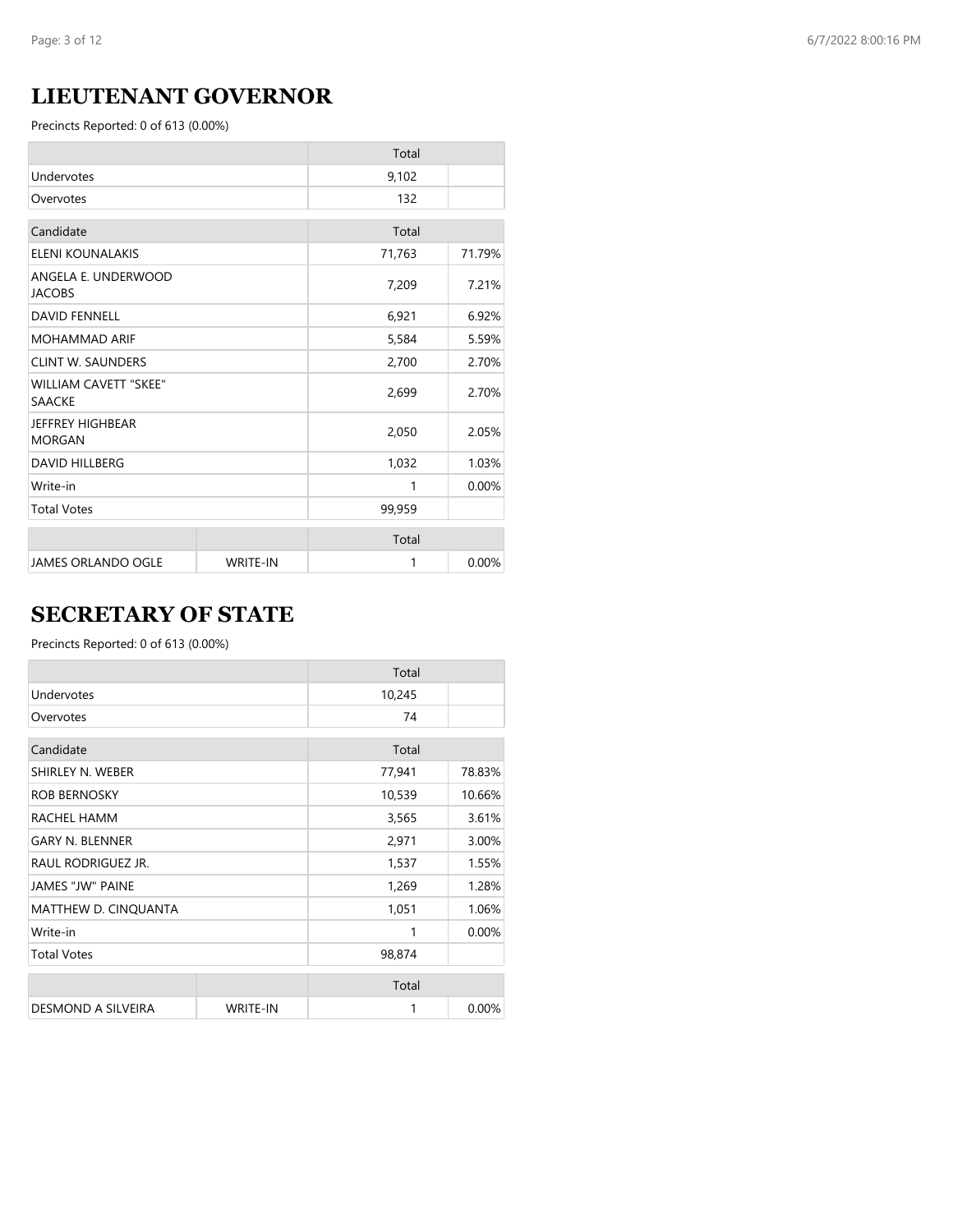## **CONTROLLER**

Precincts Reported: 0 of 613 (0.00%)

|                       | Total    |        |
|-----------------------|----------|--------|
| Undervotes            | 9,499    |        |
| Overvotes             | 144      |        |
| Candidate             | Total    |        |
| <b>MALIA M. COHEN</b> | 36,539   | 36.70% |
| <b>YVONNE YIU</b>     | 17,336   | 17.41% |
| <b>LANHEE CHEN</b>    | 17,105   | 17.18% |
| <b>RON GALPERIN</b>   | 16,134   | 16.21% |
| <b>STEVE GLAZER</b>   | 8,791    | 8.83%  |
| <b>LAURA WELLS</b>    | 3,645    | 3.66%  |
| Write-in              | $\Omega$ | 0.00%  |
| <b>Total Votes</b>    | 99,550   |        |

### **TREASURER**

Precincts Reported: 0 of 613 (0.00%)

|                      | Total  |        |
|----------------------|--------|--------|
| Undervotes           | 10,373 |        |
| Overvotes            | 84     |        |
| Candidate            | Total  |        |
| <b>FIONA MA</b>      | 74,743 | 75.70% |
| JACK M. GUERRERO     | 9,409  | 9.53%  |
| ANDREW DO            | 7,989  | 8.09%  |
| <b>MEGHANN ADAMS</b> | 6,595  | 6.68%  |
| Write-in             | 0      | 0.00%  |
| <b>Total Votes</b>   | 98,736 |        |

## **ATTORNEY GENERAL**

|                            | Total  |        |
|----------------------------|--------|--------|
| Undervotes                 | 9,408  |        |
| Overvotes                  | 82     |        |
| Candidate                  | Total  |        |
| ROB BONTA                  | 74,289 | 74.51% |
| NATHAN HOCHMAN             | 8,835  | 8.86%  |
| <b>ERIC EARLY</b>          | 7,024  | 7.04%  |
| <b>ANNE MARIE SCHUBERT</b> | 6,912  | 6.93%  |
| <b>DAN KAPELOVITZ</b>      | 2,643  | 2.65%  |
| Write-in                   | 0      | 0.00%  |
| <b>Total Votes</b>         | 99,703 |        |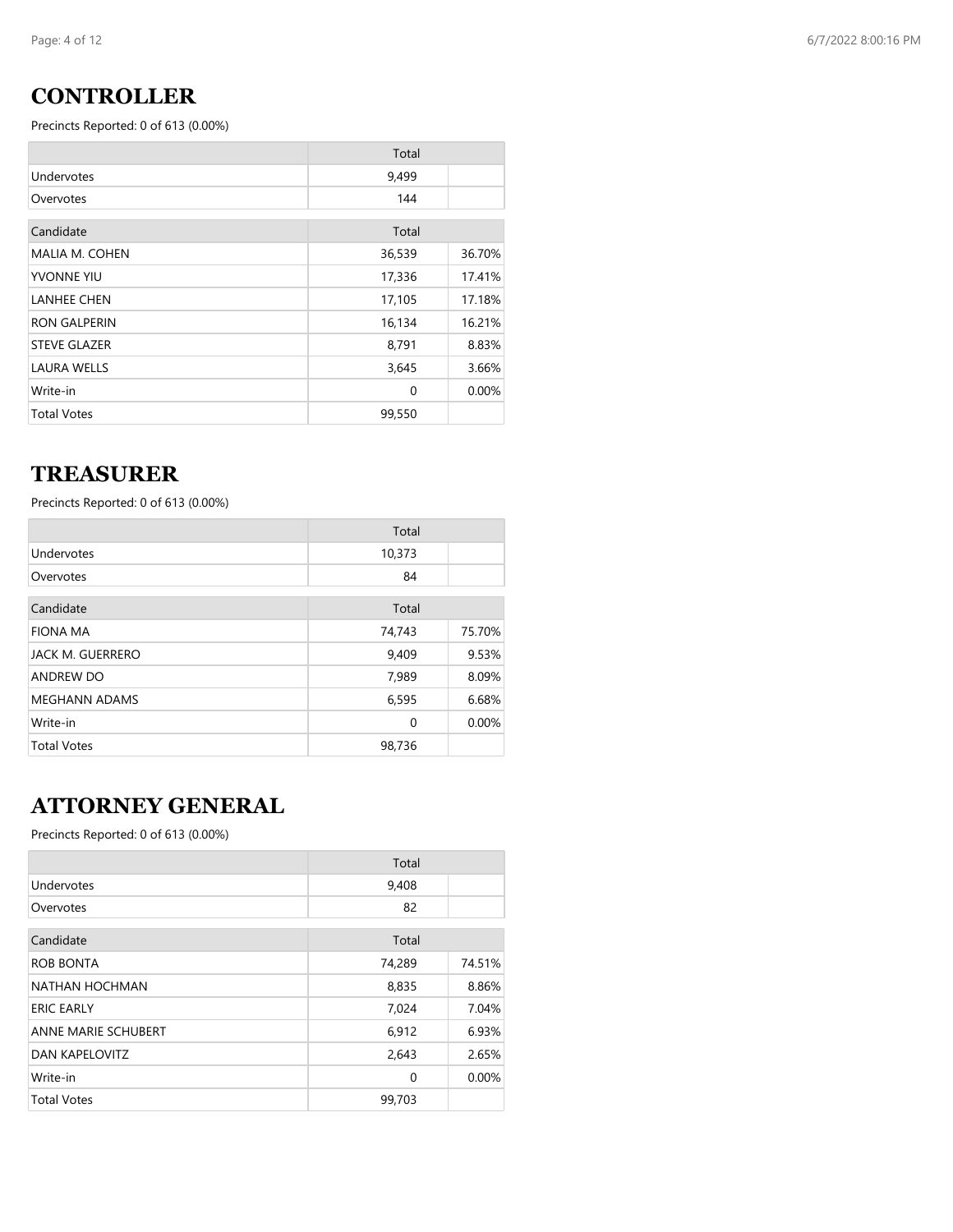## **INSURANCE COMMISSIONER**

Precincts Reported: 0 of 613 (0.00%)

|                            | Total  |        |
|----------------------------|--------|--------|
| Undervotes                 | 12,604 |        |
| Overvotes                  | 136    |        |
| Candidate                  | Total  |        |
| RICARDO LARA               | 45,732 | 47.41% |
| <b>MARC LEVINE</b>         | 22,049 | 22.86% |
| <b>GREG CONLON</b>         | 7,220  | 7.49%  |
| ROBERT HOWELL              | 7,006  | 7.26%  |
| <b>NATHALIE HRIZI</b>      | 6,580  | 6.82%  |
| <b>VINSON EUGENE ALLEN</b> | 2,273  | 2.36%  |
| JASPER "JAY" JACKSON       | 2,181  | 2.26%  |
| <b>VERONIKA FIMBRES</b>    | 2,048  | 2.12%  |
| ROBERT J. MOLNAR           | 1,364  | 1.41%  |
| Write-in                   | 0      | 0.00%  |
| <b>Total Votes</b>         | 96,453 |        |

# **BOARD OF EQUALIZATION**

|                     | Total       |        |
|---------------------|-------------|--------|
| Undervotes          | 16,084      |        |
| Overvotes           | 104         |        |
|                     |             |        |
| Candidate           | Total       |        |
| SALLY J. LIEBER     | 41,472      | 44.59% |
| MICHELA ALIOTO-PIER | 35,502      | 38.17% |
| PETER COE VERBICA   | 16,031      | 17.24% |
| Write-in            | $\mathbf 0$ | 0.00%  |
| <b>Total Votes</b>  | 93,005      |        |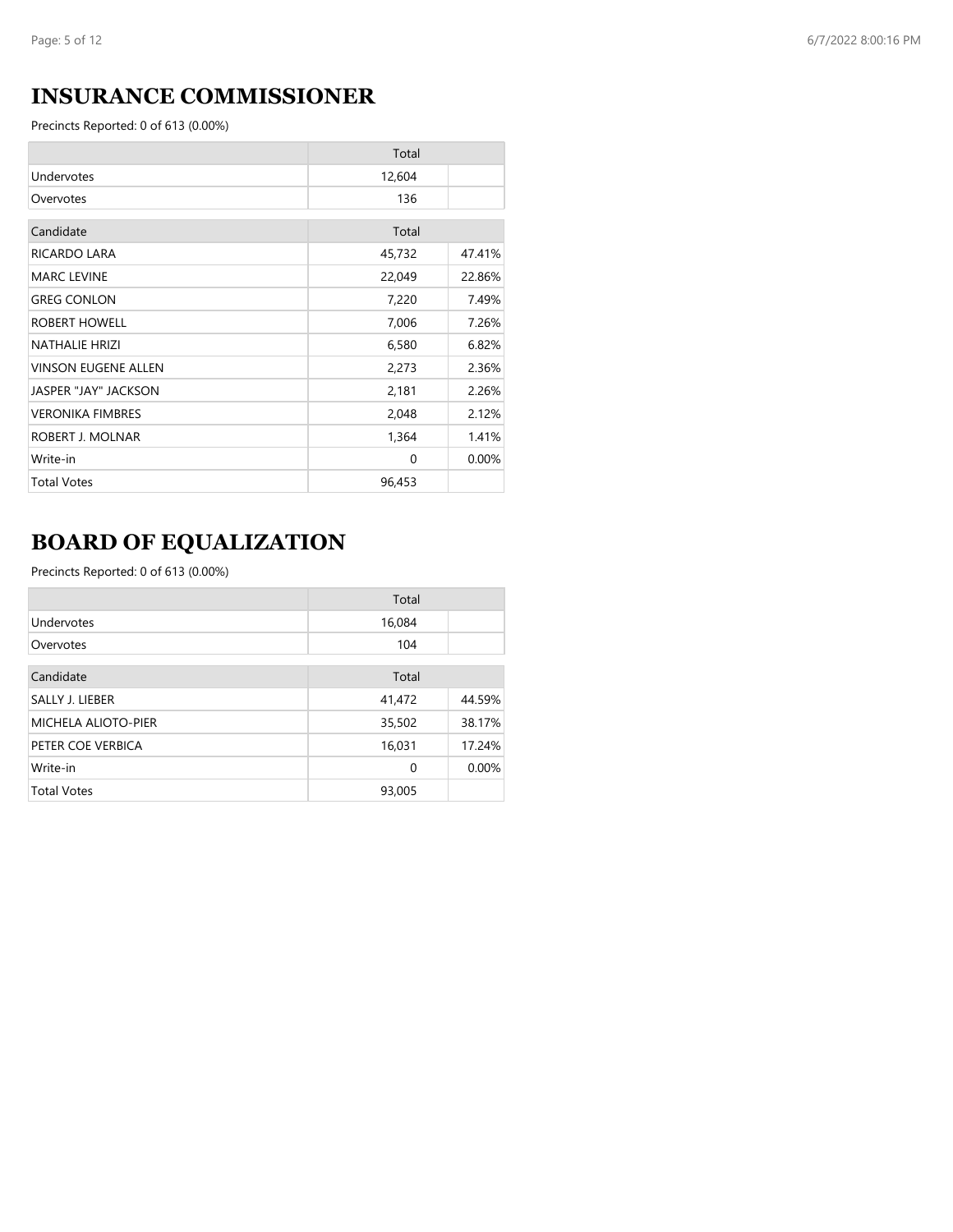## **UNITED STATES SENATOR**

|                                 |                 | Total   |        |
|---------------------------------|-----------------|---------|--------|
| Undervotes                      |                 | 7,427   |        |
| Overvotes                       |                 | 1,337   |        |
| Candidate                       |                 | Total   |        |
| <b>ALEX PADILLA</b>             |                 | 76,360  | 76.09% |
| MARK P. MEUSER                  |                 | 7,076   | 7.05%  |
| <b>CORDIE WILLIAMS</b>          |                 | 2,803   | 2.79%  |
| <b>CHUCK SMITH</b>              |                 | 1,557   | 1.55%  |
| <b>JON ELIST</b>                |                 | 1,477   | 1.47%  |
| JOHN THOMPSON PARKER            |                 | 1,319   | 1.31%  |
| JAMES P. BRADLEY                |                 | 1,315   | 1.31%  |
| <b>SARAH SUN LIEW</b>           |                 | 1,175   | 1.17%  |
| DAN O'DOWD                      |                 | 1,171   | 1.17%  |
| DOUGLAS HOWARD PIERCE           |                 | 1,077   | 1.07%  |
| PAMELA ELIZONDO                 |                 | 707     | 0.70%  |
| AKINYEMI AGBEDE                 |                 | 591     | 0.59%  |
| <b>CARLOS GUILLERMO TAPIA</b>   |                 | 562     | 0.56%  |
| <b>JAMES "HENK" CONN</b>        |                 | 546     | 0.54%  |
| TIMOTHY J URSICH                |                 | 478     | 0.48%  |
| OBAIDUL HUQ PIRJADA             |                 | 425     | 0.42%  |
| <b>ELEANOR GARCIA</b>           |                 | 345     | 0.34%  |
| <b>MYRON L. HALL</b>            |                 | 329     | 0.33%  |
| <b>DAPHNE BRADFORD</b>          |                 | 273     | 0.27%  |
| <b>ENRIQUE PETRIS</b>           |                 | 258     | 0.26%  |
| ROBERT GEORGE LUCERO, JR        |                 | 213     | 0.21%  |
| DEON D. JENKINS                 |                 | 205     | 0.20%  |
| DON J. GRUNDMANN                |                 | 92      | 0.09%  |
| Write-in                        |                 | 0       | 0.00%  |
| <b>Total Votes</b>              |                 | 100,354 |        |
|                                 |                 | Total   |        |
| LIJUN (LILY) ZHOU               | <b>WRITE-IN</b> | 0       | 0.00%  |
| <b>IRENE RATLIFF</b>            | <b>WRITE-IN</b> | 0       | 0.00%  |
| MARC ALEXANDER ROTH<br>WRITE-IN |                 | 0       | 0.00%  |
| MARK A. RUZON                   | <b>WRITE-IN</b> | 0       | 0.00%  |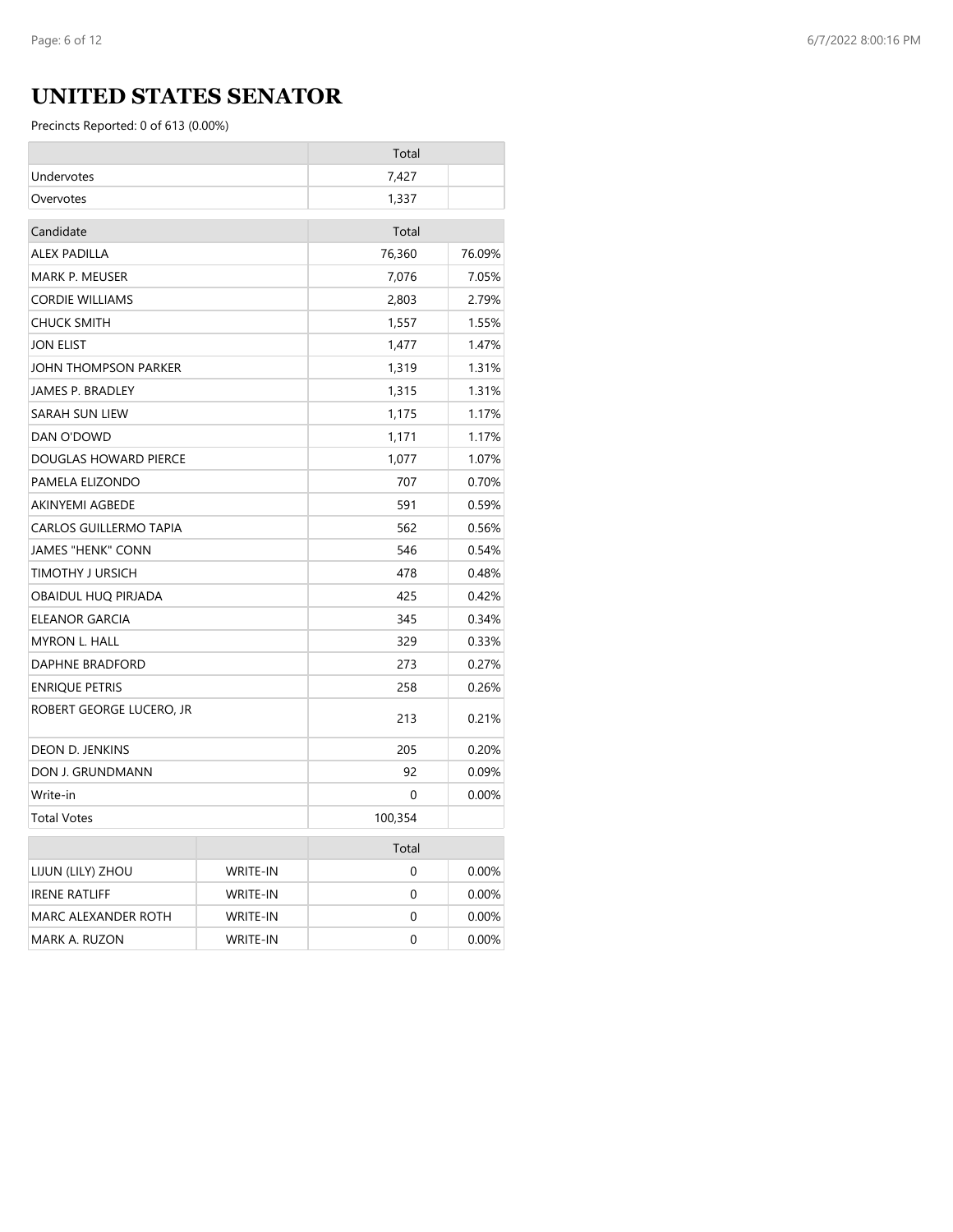## **UNITED STATES SENATOR PARTIAL TERM**

Precincts Reported: 0 of 613 (0.00%)

|                         |                 | Total  |          |
|-------------------------|-----------------|--------|----------|
| Undervotes              |                 | 10,013 |          |
| Overvotes               |                 | 346    |          |
| Candidate               |                 | Total  |          |
| <b>ALEX PADILLA</b>     |                 | 77,790 | 78.77%   |
| <b>MARK P. MEUSER</b>   |                 | 8,421  | 8.53%    |
| <b>JAMES P. BRADLEY</b> |                 | 4,592  | 4.65%    |
| TIMOTHY URSICH JR.      |                 | 2,312  | 2.34%    |
| <b>JON ELIST</b>        |                 | 1,612  | 1.63%    |
| <b>MYRON L. HALL</b>    |                 | 1,425  | 1.44%    |
| DAPHNE BRADFORD         |                 | 1,408  | 1.43%    |
| DAN O'DOWD              |                 | 1,196  | 1.21%    |
| Write-in                |                 | 3      | 0.00%    |
| <b>Total Votes</b>      |                 | 98,759 |          |
|                         |                 | Total  |          |
| JOHN THOMPSON PARKER    | <b>WRITE-IN</b> | 3      | 0.00%    |
| <b>IRENE RATLIFF</b>    | <b>WRITE-IN</b> | 0      | $0.00\%$ |

## **US HOUSE OF REP DISTRICT 2**

|                       | Total    |     |
|-----------------------|----------|-----|
| Undervotes            | $\Omega$ |     |
| Overvotes             | $\Omega$ |     |
| Candidate             | Total    |     |
| <b>JARED HUFFMAN</b>  | 0        | N/A |
| <b>BETH HAMPSON</b>   | 0        | N/A |
| <b>CHRIS COULOMBE</b> | $\Omega$ | N/A |
| ARCHIMEDES RAMIREZ    | $\Omega$ | N/A |
| <b>DOUGLAS BROWER</b> | $\Omega$ | N/A |
| DARIAN J. ELIZONDO    | 0        | N/A |
| Write-in              | $\Omega$ | N/A |
| <b>Total Votes</b>    | $\Omega$ |     |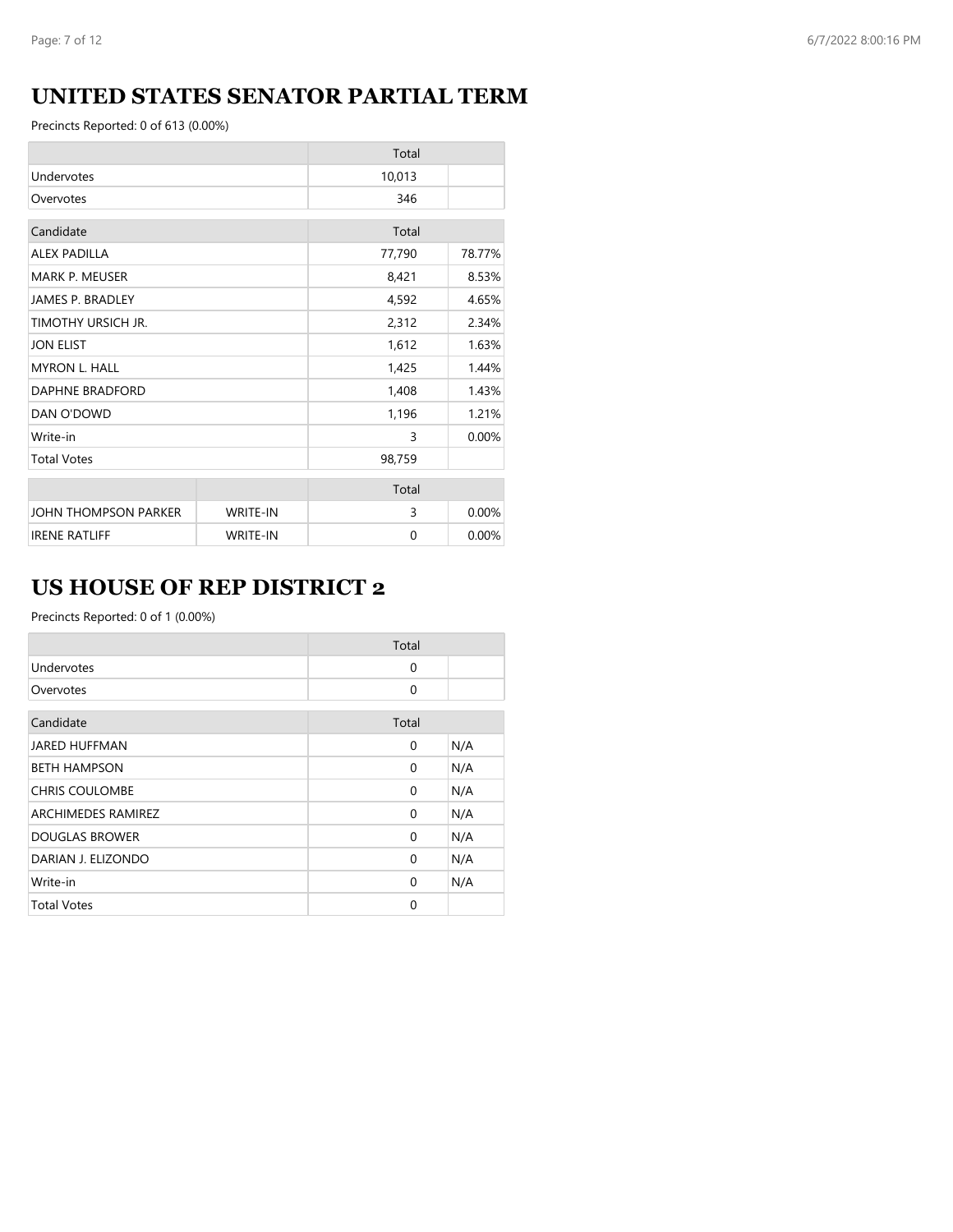## **US HOUSE OF REP DISTRICT 11**

Precincts Reported: 0 of 537 (0.00%)

|                         | Total    |        |
|-------------------------|----------|--------|
| Undervotes              | 7,804    |        |
| Overvotes               | 90       |        |
| Candidate               | Total    |        |
| <b>NANCY PELOSI</b>     | 65,498   | 72.67% |
| <b>JOHN DENNIS</b>      | 10,567   | 11.72% |
| <b>SHAHID BUTTAR</b>    | 7,266    | 8.06%  |
| <b>EVE DEL CASTELLO</b> | 3,899    | 4.33%  |
| <b>JEFFREY PHILLIPS</b> | 1,729    | 1.92%  |
| <b>BIANCA VON KRIEG</b> | 1,174    | 1.30%  |
| Write-in                | $\Omega$ | 0.00%  |
| <b>Total Votes</b>      | 90,133   |        |

## **US HOUSE OF REP DISTRICT 12**

Precincts Reported: 0 of 1 (0.00%)

|                        | Total    |     |
|------------------------|----------|-----|
| Undervotes             | 0        |     |
| Overvotes              | 0        |     |
| Candidate              | Total    |     |
| <b>STEPHEN SLAUSON</b> | 0        | N/A |
| <b>BARBARA LEE</b>     | 0        | N/A |
| <b>GLENN KAPLAN</b>    | 0        | N/A |
| <b>NED NUERGE</b>      | 0        | N/A |
| <b>ERIC WILSON</b>     | 0        | N/A |
| Write-in               | $\Omega$ | N/A |
| <b>Total Votes</b>     | 0        |     |

### **US HOUSE OF REP DISTRICT 15**

|                      | Total |        |
|----------------------|-------|--------|
| Undervotes           | 1,400 |        |
| Overvotes            | 26    |        |
| Candidate            | Total |        |
| <b>KEVIN MULLIN</b>  | 3,572 | 36.96% |
| DAVID J. CANEPA      | 2,795 | 28.92% |
| <b>GUS MATTAMMAL</b> | 1,669 | 17.27% |
| <b>EMILY BEACH</b>   | 994   | 10.28% |
| <b>JIM GARRITY</b>   | 274   | 2.83%  |
| ANDREW G. WATTERS    | 239   | 2.47%  |
| <b>FERENC PATAKI</b> | 122   | 1.26%  |
| Write-in             | 0     | 0.00%  |
| <b>Total Votes</b>   | 9,665 |        |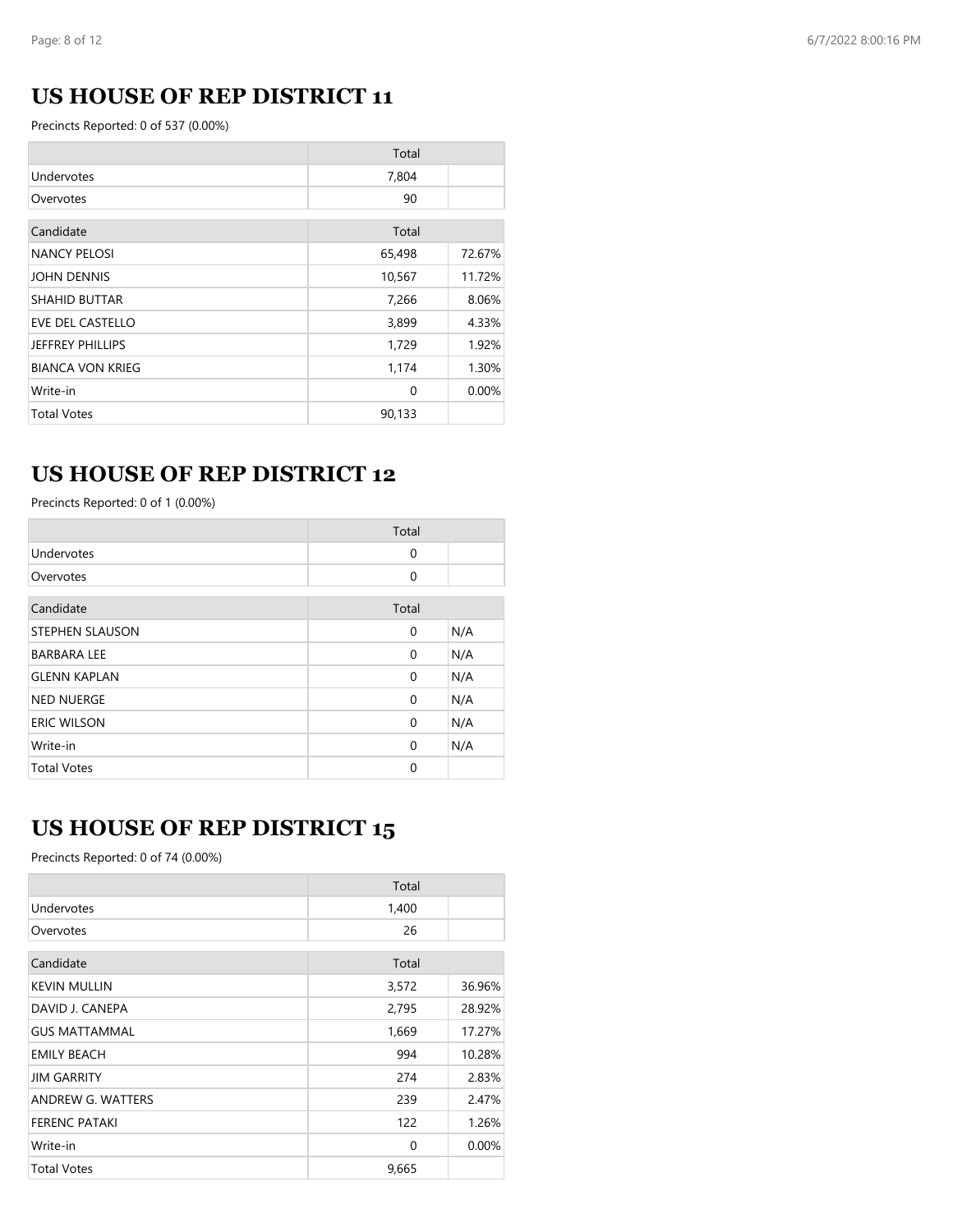### **STATE ASSEMBLY MEMBER DISTRICT 12**

Precincts Reported: 0 of 1 (0.00%)

|                                         |                 | Total        |     |
|-----------------------------------------|-----------------|--------------|-----|
| Undervotes                              |                 | $\Omega$     |     |
| Overvotes                               |                 | $\mathbf{0}$ |     |
| Candidate                               |                 | Total        |     |
| <b>STEVE SCHWARTZ</b>                   |                 | $\Omega$     | N/A |
| <b>DAMON CONNOLLY</b>                   |                 | $\Omega$     | N/A |
| SARA AMINZADEH                          |                 | $\Omega$     | N/A |
| <b>IDA TIMES-GREEN</b>                  |                 | $\Omega$     | N/A |
| Write-in                                |                 | $\Omega$     | N/A |
| <b>Total Votes</b>                      |                 | $\Omega$     |     |
|                                         |                 | Total        |     |
| <b>ANDREW ALAN</b><br><b>PODSHADLEY</b> | <b>WRITE-IN</b> | $\Omega$     | N/A |

### **STATE ASSEMBLY MEMBER DISTRICT 18**

Precincts Reported: 0 of 1 (0.00%)

|                       |                 | Total       |     |
|-----------------------|-----------------|-------------|-----|
| Undervotes            |                 | $\mathbf 0$ |     |
| Overvotes             |                 | 0           |     |
| Candidate             |                 | Total       |     |
| <b>MIA BONTA</b>      |                 | $\mathbf 0$ | N/A |
| Write-in              |                 | $\mathbf 0$ | N/A |
| <b>Total Votes</b>    |                 | $\Omega$    |     |
|                       |                 | Total       |     |
| <b>MINDY PECHENUK</b> | <b>WRITE-IN</b> | $\Omega$    | N/A |

### **STATE ASSEMBLY MEMBER DISTRICT 19**

|                      | Total  |        |
|----------------------|--------|--------|
| Undervotes           | 6,353  |        |
| Overvotes            | 9      |        |
|                      |        |        |
| Candidate            | Total  |        |
| PHIL TING            | 33,985 | 78.02% |
| <b>KARSTEN WEIDE</b> | 9,574  | 21.98% |
| Write-in             | 0      | 0.00%  |
| <b>Total Votes</b>   | 43,559 |        |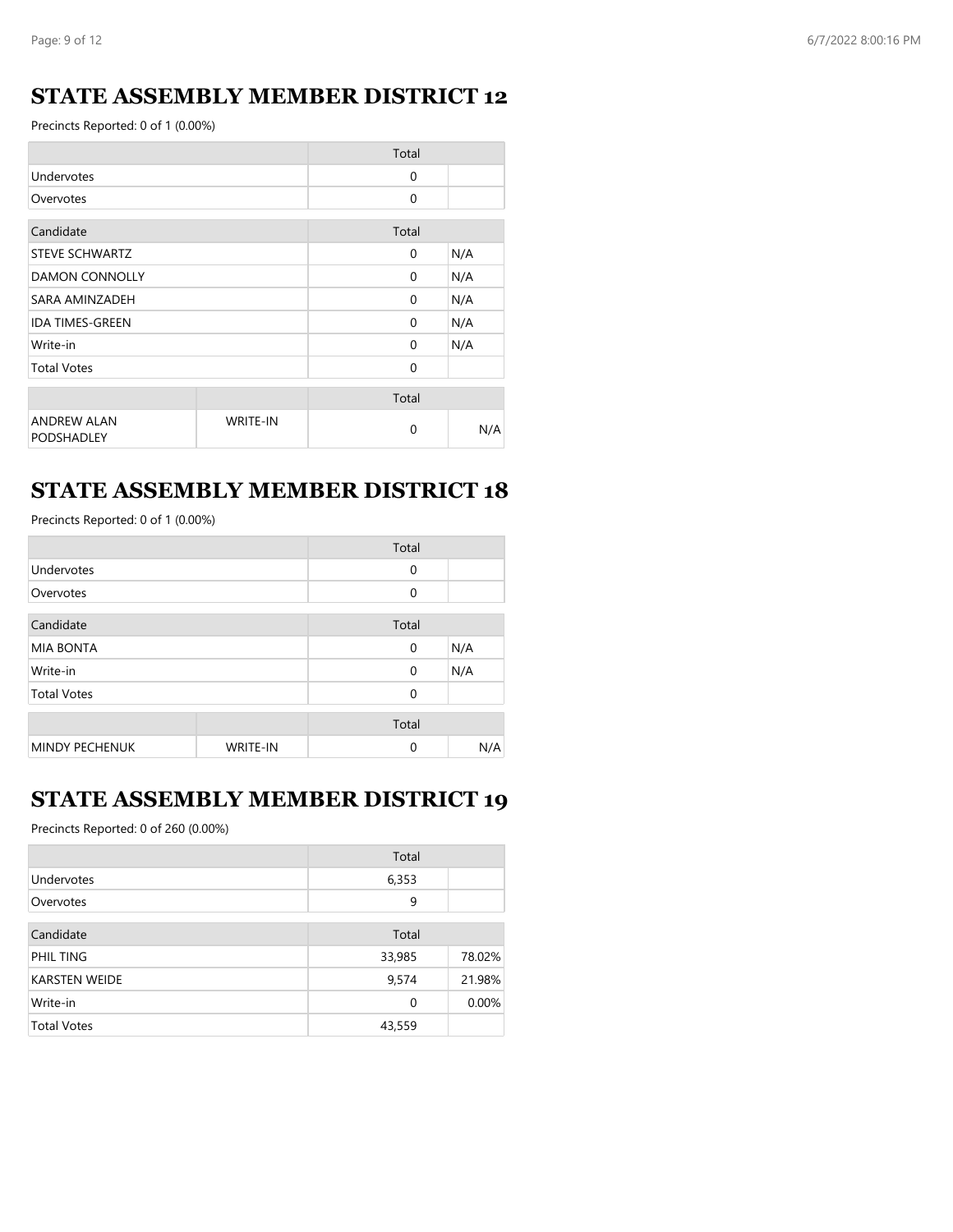### **STATE ASSEMBLY MEMBER DISTRICT 17**

Precincts Reported: 0 of 351 (0.00%)

|                      | Total  |        |
|----------------------|--------|--------|
| Undervotes           | 5,118  |        |
| Overvotes            | 60     |        |
| Candidate            | Total  |        |
|                      |        |        |
| <b>MATT HANEY</b>    | 34,642 | 64.13% |
| <b>DAVID CAMPOS</b>  | 12,668 | 23.45% |
| <b>BILL SHIREMAN</b> | 6,709  | 12.42% |
| Write-in             | 0      | 0.00%  |
| <b>Total Votes</b>   | 54,019 |        |

## **SUPERINTENDENT OF PUBLIC INSTRUCTION**

Precincts Reported: 0 of 613 (0.00%)

|                              | Total    |        |
|------------------------------|----------|--------|
| Undervotes                   | 19,644   |        |
| Overvotes                    | 84       |        |
| Candidate                    | Total    |        |
| TONY K. THURMOND             | 48,513   | 54.27% |
| <b>GEORGE YANG</b>           | 11,095   | 12.41% |
| MARCO AMARAL                 | 10,162   | 11.37% |
| AINYE E. LONG                | 9,615    | 10.76% |
| <b>LANCE RAY CHRISTENSEN</b> | 4,265    | 4.77%  |
| <b>JIM GIBSON</b>            | 3,223    | 3.61%  |
| <b>JOSEPH GUY CAMPBELL</b>   | 2,517    | 2.82%  |
| Write-in                     | $\Omega$ | 0.00%  |
| <b>Total Votes</b>           | 89,390   |        |

### **CITY ATTORNEY**

|                    | Total  |         |
|--------------------|--------|---------|
| Undervotes         | 28,281 |         |
| Overvotes          | 2      |         |
| Candidate          | Total  |         |
| <b>DAVID CHIU</b>  | 81,124 | 100.00% |
| Write-in           | 0      | 0.00%   |
| <b>Total Votes</b> | 81,124 |         |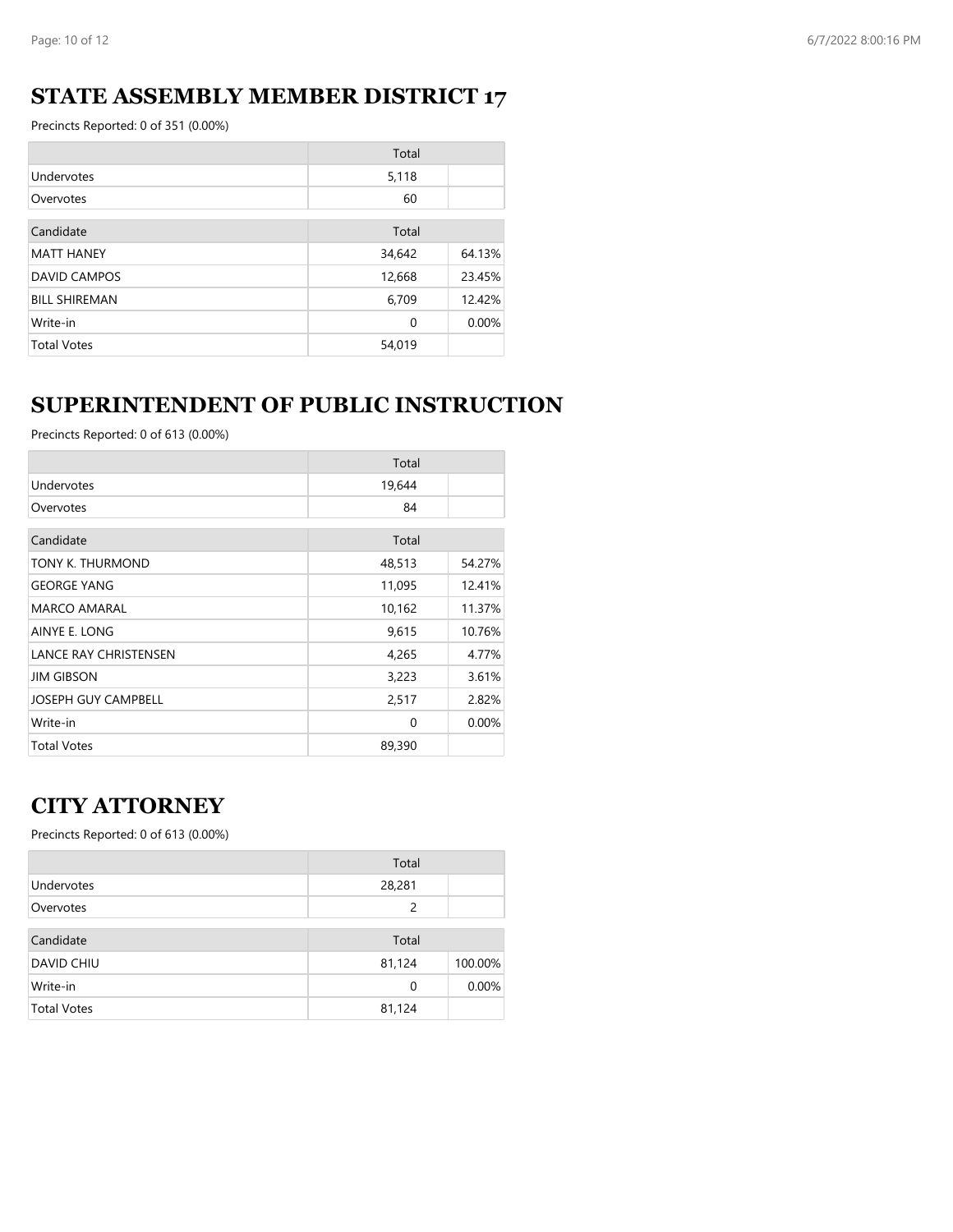#### **MUNI AND STREET SAFETY BOND**

Precincts Reported: 0 of 613 (0.00%)

|                    | Total   |        |
|--------------------|---------|--------|
| Undervotes         | 7,397   |        |
| Overvotes          | 26      |        |
| Candidate          | Total   |        |
| Yes                | 65,225  | 63.96% |
| No                 | 36,759  | 36.04% |
| <b>Total Votes</b> | 101,984 |        |

#### **BUILDING INSPECTION COMMISSION**

Precincts Reported: 0 of 613 (0.00%)

|                    | Total   |        |
|--------------------|---------|--------|
| Undervotes         | 8,858   |        |
| Overvotes          | 22      |        |
| Candidate          | Total   |        |
| Yes                | 59,359  | 59.05% |
| No                 | 41,168  | 40.95% |
| <b>Total Votes</b> | 100,527 |        |

#### **RECALL TIMELINES AND VACANCY APPOINTMENTS**

Precincts Reported: 0 of 613 (0.00%)

|                    | Total   |        |
|--------------------|---------|--------|
| Undervotes         | 7,113   |        |
| Overvotes          | 26      |        |
| Candidate          | Total   |        |
| No                 | 62,337  | 60.95% |
| Yes                | 39,931  | 39.05% |
| <b>Total Votes</b> | 102,268 |        |

#### **OFFICE OF VICTIM AND WITNESS RIGHTS; LEGAL SERVICES FOR DOMESTIC VIOLENCE VICTIMS**

|                    | Total   |        |
|--------------------|---------|--------|
| Undervotes         | 7,253   |        |
| Overvotes          | 34      |        |
| Candidate          | Total   |        |
| Yes                | 63,066  | 61.76% |
| No                 | 39,054  | 38.24% |
| <b>Total Votes</b> | 102,120 |        |